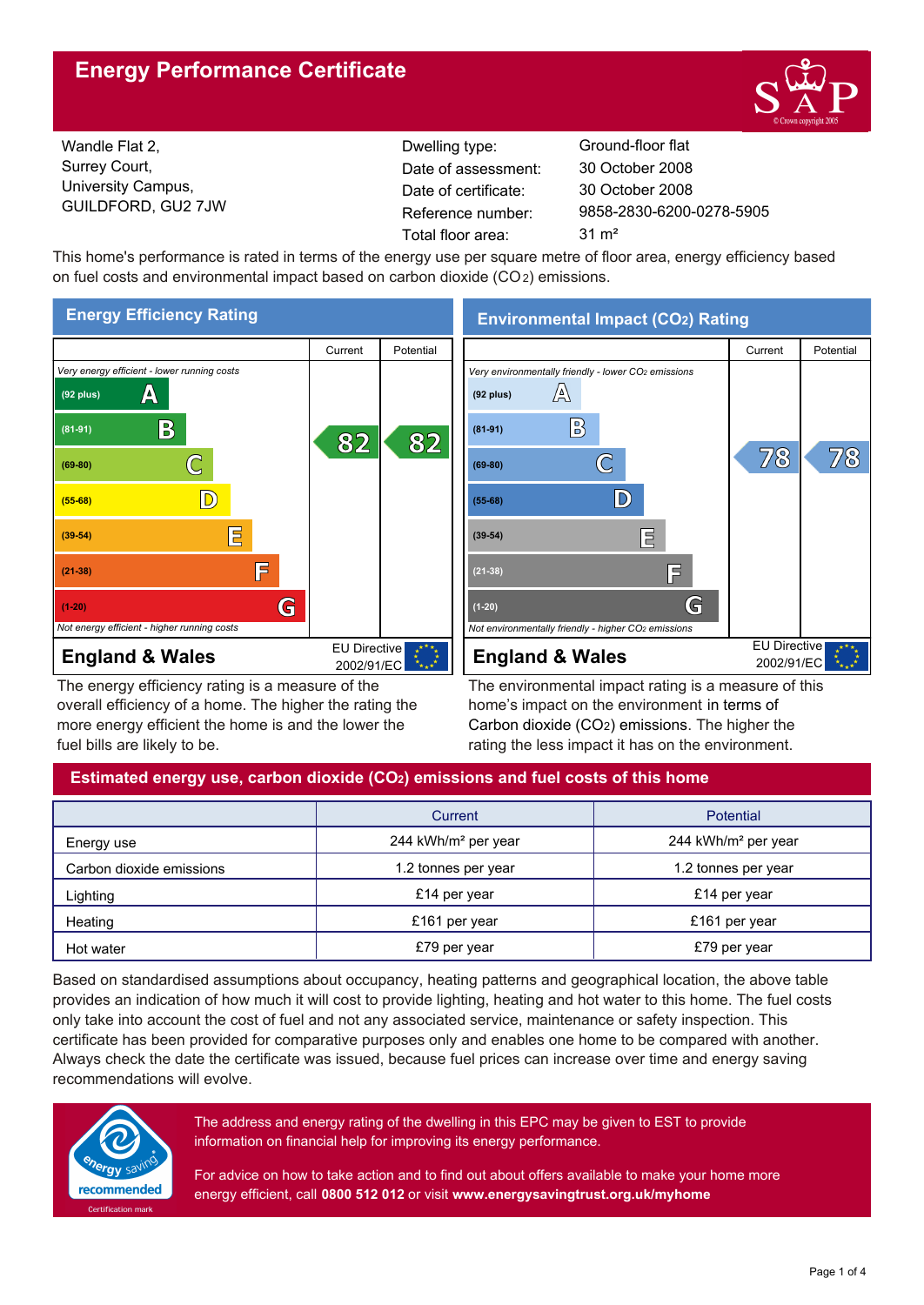### **About this document**

The Energy Performance Certificate for this dwelling was produced following an energy assessment undertaken by a qualified assessor, accredited by Elmhurst Energy Systems, to a scheme authorised by the Government. This certificate was produced using the RdSAP 2005 assessment methodology and has been produced under the Energy Performance of Buildings (Certificates and Inspections) (England and Wales) Regulations 2007 as amended. A copy of the certificate has been lodged on a national register.

| Assessor's accreditation number: | EES/002004                                     |
|----------------------------------|------------------------------------------------|
| Assessor's name:                 | Gary John Ryan                                 |
| Company name/trading name:       | <b>Energy Assess UK Limited</b>                |
| Address:                         | 5 Bryanstone Close, Guildford, Surrey, GU2 9UJ |
| Phone number:                    | 07894 801 963                                  |
| Fax number:                      | 01483 829557                                   |
| E-mail address:                  | gary@energyassessuk.com                        |
| Related party disclosure:        |                                                |

### **If you have a complaint or wish to confirm that the certificate is genuine**

Details of the assessor and the relevant accreditation scheme are as above. You can get contact details of the accreditation scheme from their website at www.elmhurstenergy.co.uk together with details of their procedures for confirming authenticity of a certificate and for making a complaint.

### **About the building's performance ratings**

The ratings on the certificate provide a measure of the building's overall energy efficiency and its environmental impact, calculated in accordance with a national methodology that takes into account factors such as insulation, heating and hot water systems, ventilation and fuels used. The average Energy Efficiency Rating for a dwelling in England and Wales is band E (rating 46).

Not all buildings are used in the same way, so energy ratings use 'standard occupancy' assumptions which may be different from the specific way you use your home. Different methods of calculation are used for homes and for other buildings. Details can be found at www.communities.gov.uk/epbd.

Buildings that are more energy efficient use less energy, save money and help protect the environment. A building with a rating of 100 would cost almost nothing to heat and light and would cause almost no carbon emissions. The potential ratings on the certificate describe how close this building could get to 100 if all the cost effective recommended improvements were implemented.

### **About the impact of buildings on the environment**

One of the biggest contributors to global warming is carbon dioxide. The way we use energy in buildings causes emissions of carbon. The energy we use for heating, lighting and power in homes produces over a quarter of the UK's carbon dioxide emissions and other buildings produce a further one-sixth.

The average household causes about 6 tonnes of carbon dioxide every year. Adopting the recommendations in this report can reduce emissions and protect the environment. You could reduce emissions even more by switching to renewable energy sources. In addition there are many simple everyday measures that will save money, improve comfort and reduce the impact on the environment. Some examples are given at the end of this report.

#### **Visit the Government's website at www.communities.gov.uk/epbd to:**

- Find how to confirm the authenticity of an energy performance certificate
- Find how to make a complaint about a certificate or the assessor who produced it •
- Learn more about the national register where this certificate has been lodged •
- Learn more about energy efficiency and reducing energy consumption •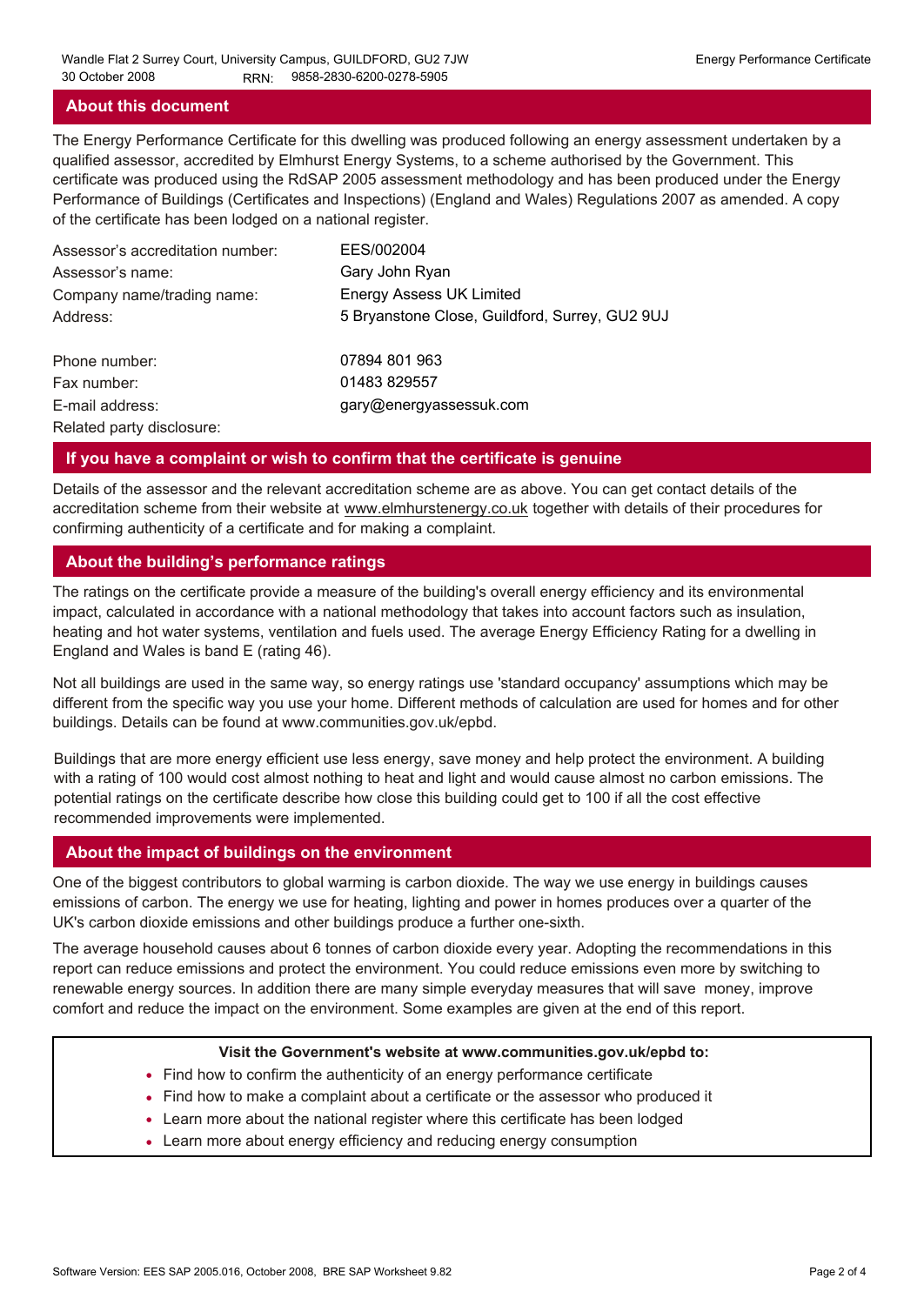# Recommended measures to improve this home's energy performance

Wandle Flat 2, Surrey Court, University Campus, GUILDFORD, GU2 7JW Date of certificate:

Reference number: 9858-2830-6200-0278-5905 30 October 2008

## **Summary of this home's energy performance related features**

The following is an assessment of the key individual elements that have an impact on this home's performance rating. Each element is assessed against the following scale: Very poor / Poor / Average / Good / Very good.

| <b>Elements</b>                           | Description                                                        | Current performance      |                 |
|-------------------------------------------|--------------------------------------------------------------------|--------------------------|-----------------|
|                                           |                                                                    | <b>Energy Efficiency</b> | Environmental   |
| Walls                                     | Cavity wall, with internal insulation                              | Good                     | Good            |
| Roof                                      | (another dwelling above)                                           |                          |                 |
| Floor                                     | Solid, no insulation (assumed)                                     |                          |                 |
| Windows                                   | Fully double glazed                                                | Good                     | Good            |
| Main heating                              | Community scheme                                                   | Good                     | Good            |
| Main heating controls                     | Flat rate charging, no thermostatic control of room<br>temperature | Very poor                | Very poor       |
| Secondary heating                         | None                                                               |                          |                 |
| Hot water                                 | From main system                                                   | Very good                | Very good       |
| Lighting                                  | Low energy lighting in all fixed outlets                           | Very good                | Very good       |
| Current energy efficiency rating          |                                                                    | <b>B</b> 82              |                 |
| Current environmental impact (CO2) rating |                                                                    |                          | C <sub>78</sub> |

## **Low and zero carbon energy sources**

None

## **Recommendations**

None

## **Further measures to achieve even higher standards**

None